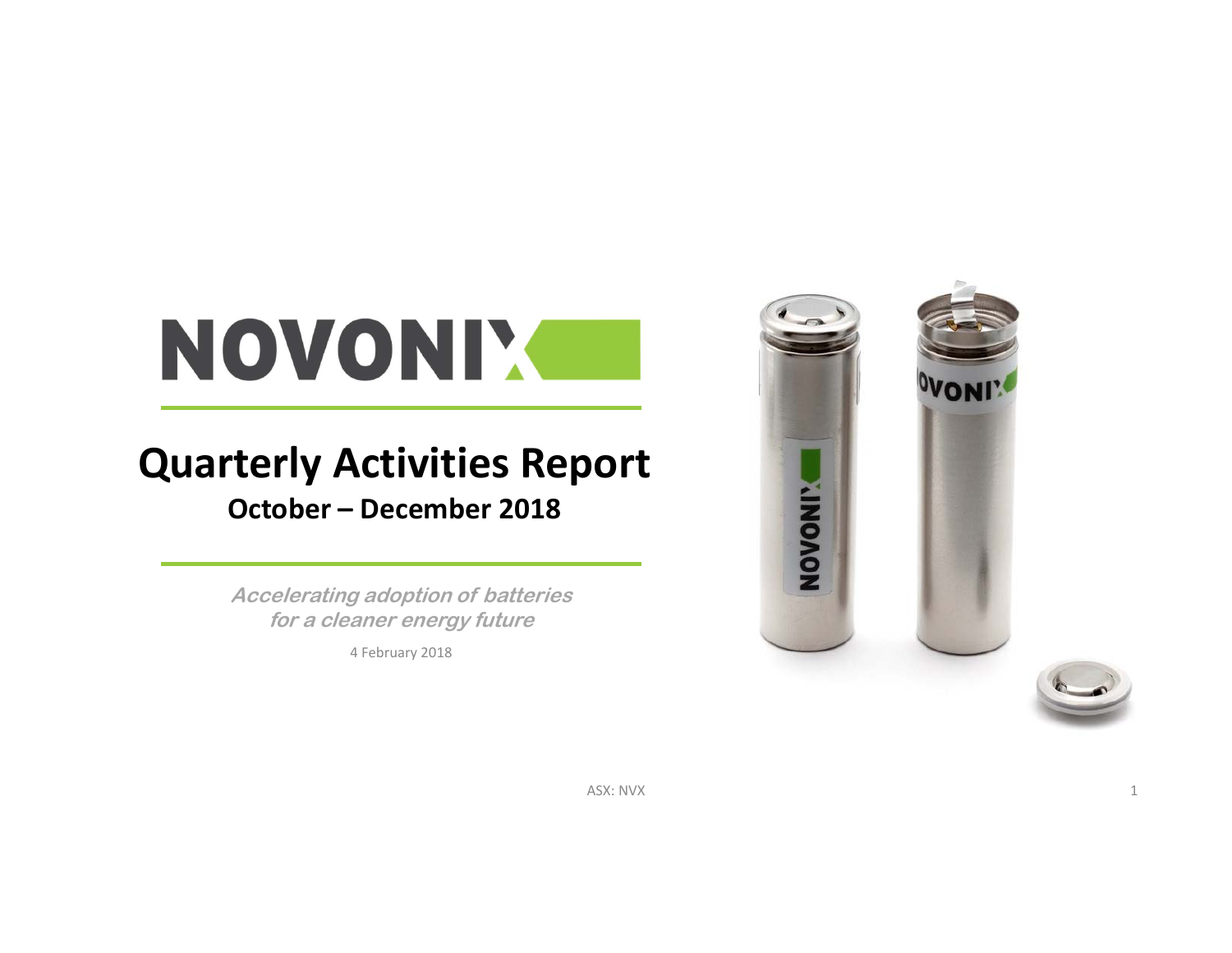#### **General disclaimer**

### **NOVONIM**

- This document has been prepared by NOVONIX Limited ("the Company" or "NOVONIX"). No representation, expressed or implied, or warranty as to the accuracy or completeness of the information contained herein is made by any party and nothing contained herein shall be relied upon as a promise or representation as to the future. In all cases, recipients should conduct their own investigation and analysis of NOVONIX.
- • This presentation, including the information contained in this disclaimer is not a prospectus, disclosure document, product disclosure statement or other offering document under Australian law or under any other law. It is for information purposes only and does not constitute an offer, invitation or recommendation to subscribe for or purchase any security and neither the presentation, disclaimer nor anything contained in them forms the basis of any contract or commitment. This presentation does not take into account your individual investment objectives, financial situation or particular needs. You must not act on the basis of any matter contained in this presentation, but must make your own assessment of the Company.
- • All statements in this presentation, other than statements of historical facts, which address the future activities and events or developments that the Company expects to occur, are forward looking statements. Although the Company believes the expectations expressed in such statements are based on reasonable assumptions, such statements are not guarantees of future performance and actual results or developments may differ materially from those in forward‐looking statements.
- •Forward-looking statements involve and are subject to known and unknown risks, uncertainties and other factors which may cause the actual results, performance or achievements of the Company and/or its subsidiaries to be materially different from any future results, performance or achievements expressed or implied by the forward‐looking information. Such factors include, among others, general business, economic, competitive, political and social uncertainties; the actual results of current activities; assumptions in economic valuations which prove to be inaccurate; possible variations product performance and reliability; climate events; political and regulatory changes; delays in obtaining approvals or financing or in the completion of development or construction activities.
- • To the maximum extent permitted by law, none of NOVONIX or its related corporations, directors, employees or agents, nor any other person, accepts any liability, including, without limitation, any liability arising from fault or negligence, for any loss arising from the use of this presentation or its contents or otherwise arising in connection with it. Recipients should make their own enquiries in relation to any investment decisions.
- • Although the Company has attempted to identify important factors that could cause actual actions, events or results to differ materially from those described in forward‐looking information, there may be other factors that cause actions, events or results to differ from those anticipated, estimated or intended. Forward‐looking information contained herein is current as at the date of this presentation and the Company disclaims any obligation to update any forward‐looking information, whether as a result of new information, future events or results otherwise. There can be no assurance that forward-looking information or statements will prove to be accurate, as actual results and future events could differ materially from those anticipated in such information or statements. Accordingly, readers should not place undue reliance on forward‐looking statements.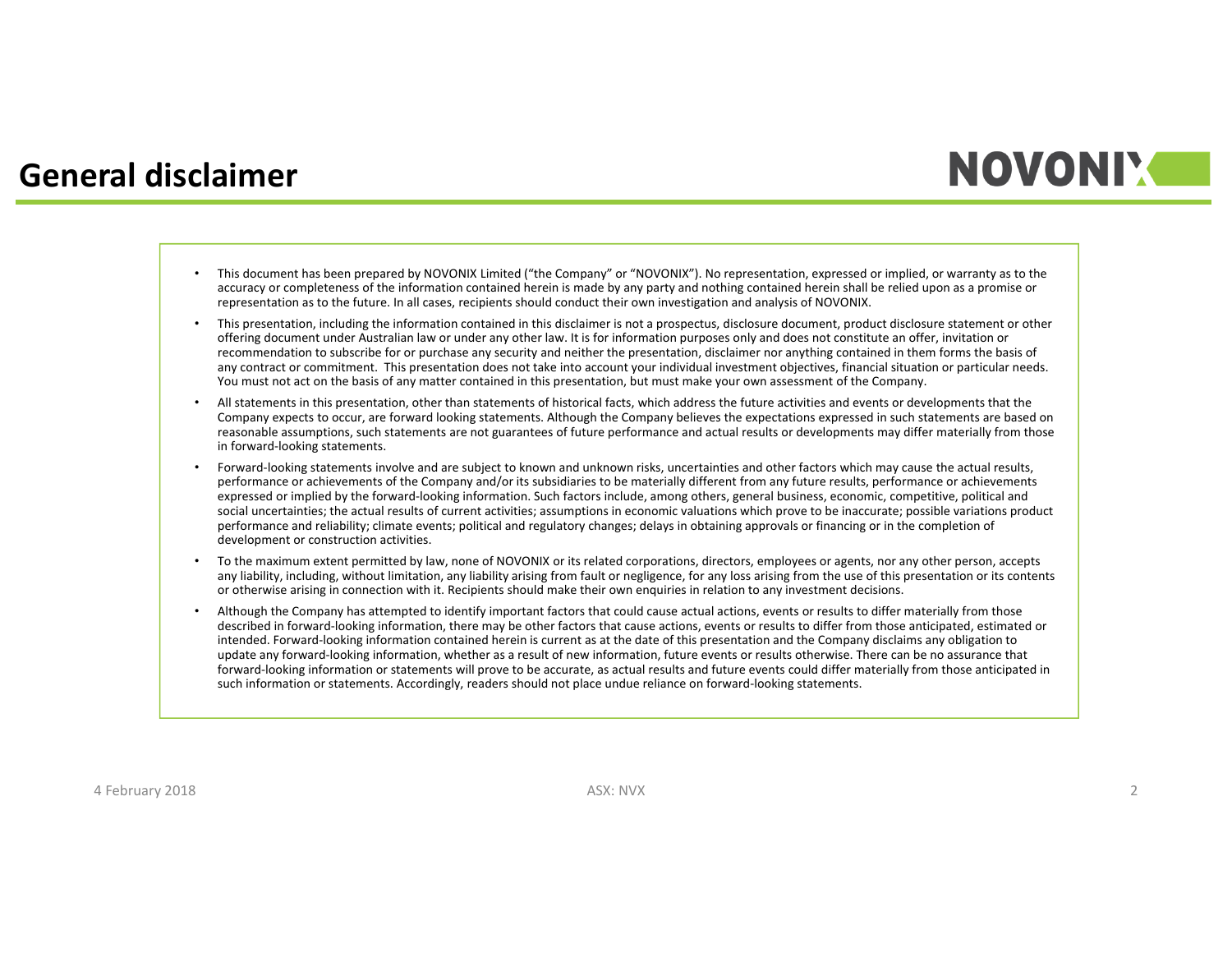# NOVONI'.

#### **Contents**

- October to December activities
- FY2019 outlook
- PUREgraphite expansion to 75% and strategic investment by the St Baker Energy Innovation Fund
- Appendix

#### **CORPORATE INFORMATION**

| <b>STOCK INFORMATION</b>         |                   |
|----------------------------------|-------------------|
| ASX Code                         | <b>NVX</b>        |
| ASX Share Price @31 January 2019 | A\$0.38           |
| 52 Week Low - High               | $A$0.36 - A$1.05$ |
| Shares on issue                  | 123m              |
| <b>Market Capitalisation</b>     | A\$47m            |

| <b>CURRENT CASH POSITION</b>                                    |          |
|-----------------------------------------------------------------|----------|
| Cash available to PURE graphite JV at 31 December 2018          | A\$2.26m |
| Cash available (excluding PURE graphite JV) at 31 December 2018 | A\$3.44m |
| Total cash available for operations at 31 December 2018         | A\$5.7m  |

| <b>FY2018 FINANCIAL INFORMATION</b> |          |
|-------------------------------------|----------|
| FY2018 Revenue                      | A\$2.1m  |
| Total Assets @ 30 June 2018         | A\$34.2m |
| Total Liabilities @30 June 2018     | A\$1m    |

| <b>SHAREHOLDINGS</b>            | (m)   |     |
|---------------------------------|-------|-----|
| Board and KMP – ordinary shares | 49.55 | 40% |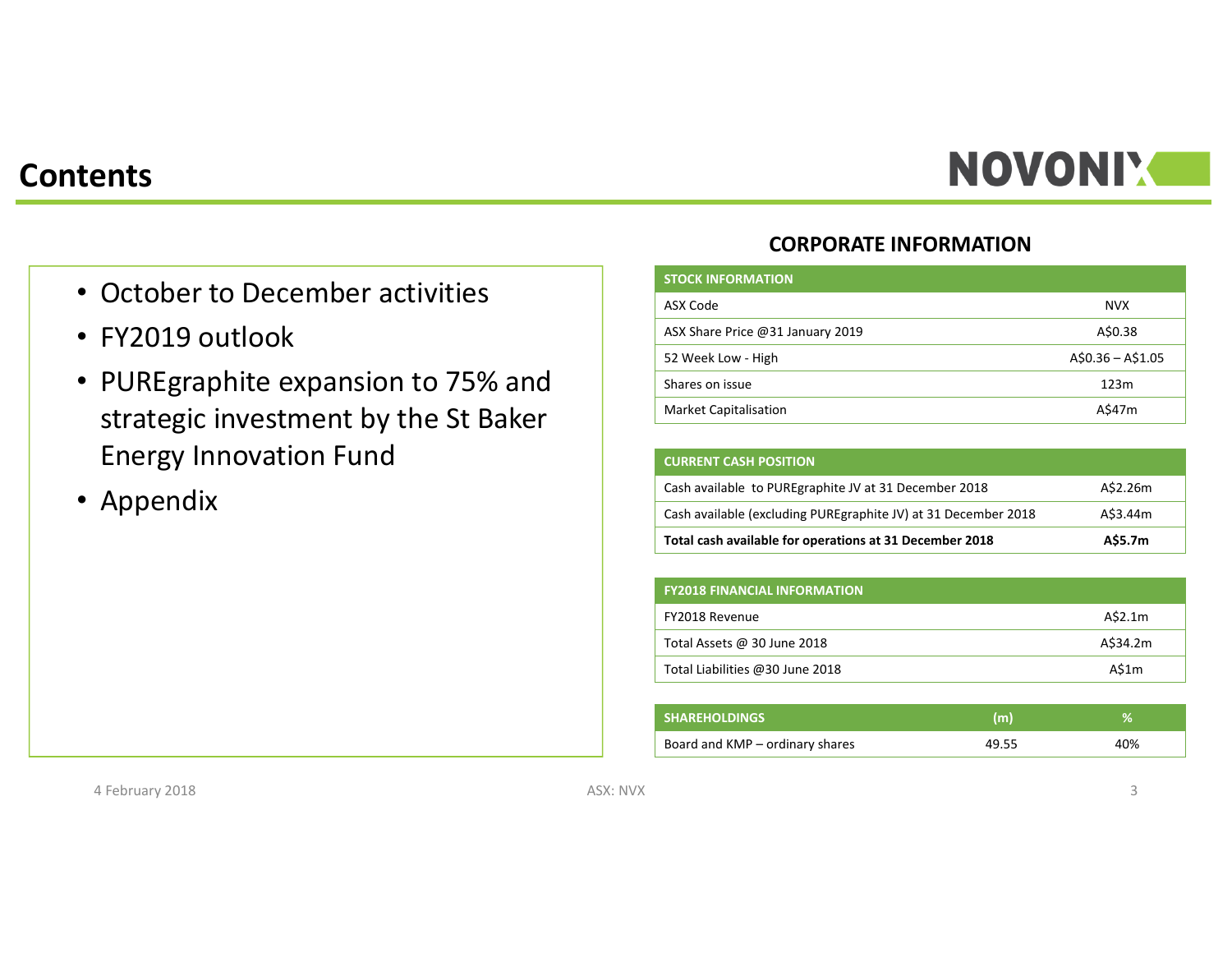# **NOVONIY**

### **October – December activities**

#### **PUREgraphite (PG) – Ownership 75% + production rights 100% above 1,000 tpa**

- •Conducted due diligence ahead of ownership increase and achieved control of JV (completed January 2019)
- •Completed manufacturing for first lot of commercial furnaces (acceptance testing completed in January 2019)
- •Installed first lot of commercial milling equipment in Tennessee facility
- •Equipment trials and order specifications completed for remaining process equipment
- •Continued product trials with beachhead customers
- •Planned product trials with multiple global battery makers (started January 2019)
- •Evaluated and short listed industrial properties suitable for scaling the business above 1,000tpa

#### **Battery Technology Solutions (BTS) – 100% NOVONIX‐owned**

- •Continued growth in sales for BTS equipment and services, tracking for 30%+ YOY
- $\bullet$ Started battery R&D partnership with Dalhousie University on 1 October & filed first patent application in December
- •Filed US provisional patent for a silicon infused graphite material and manufacturing process (publication pending)

#### **Corporate**

•Negotiated funding for exercise of PUREgraphite option resulting in strategic investment (January 2019)

4 February 2018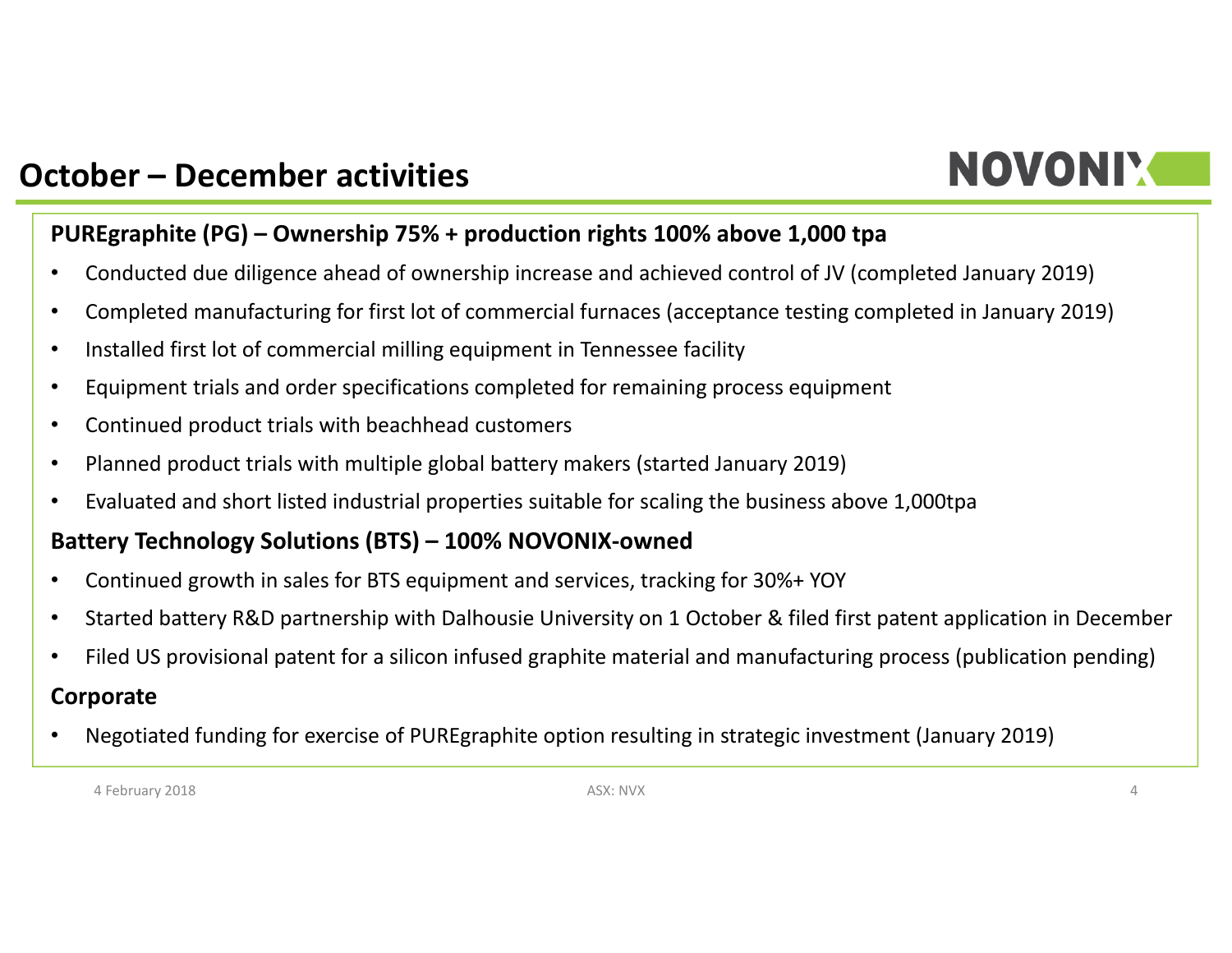### **FY2019 outlook**

## NOVONIY

- •Achieve control of PUREgraphite & increase production rights to 100% > 1,000 tpa
- •Expand PUREgraphite product trials with domestic US & global battery makers
- •Commission our first commercial scale battery anode plant (Q2 2019)
- •Execute first production & sales of battery anode material (H2 2019)
- •Secure expansion site & commence planning for scaling PUREgraphite above 1,000 tpa
- •Advance R&D of our *"Silicon Infused Graphite"* invention and secure strategic partner
- •Achieve another 30%+ growth in sales for BTS equipment and services
- •Develop next generation battery materials IP in partnership with Dalhousie University
- •Develop next generation electrolyte IP via our in‐house electrolyte R&D program
- •Evaluate commercial options for Mt Dromedary Graphite Project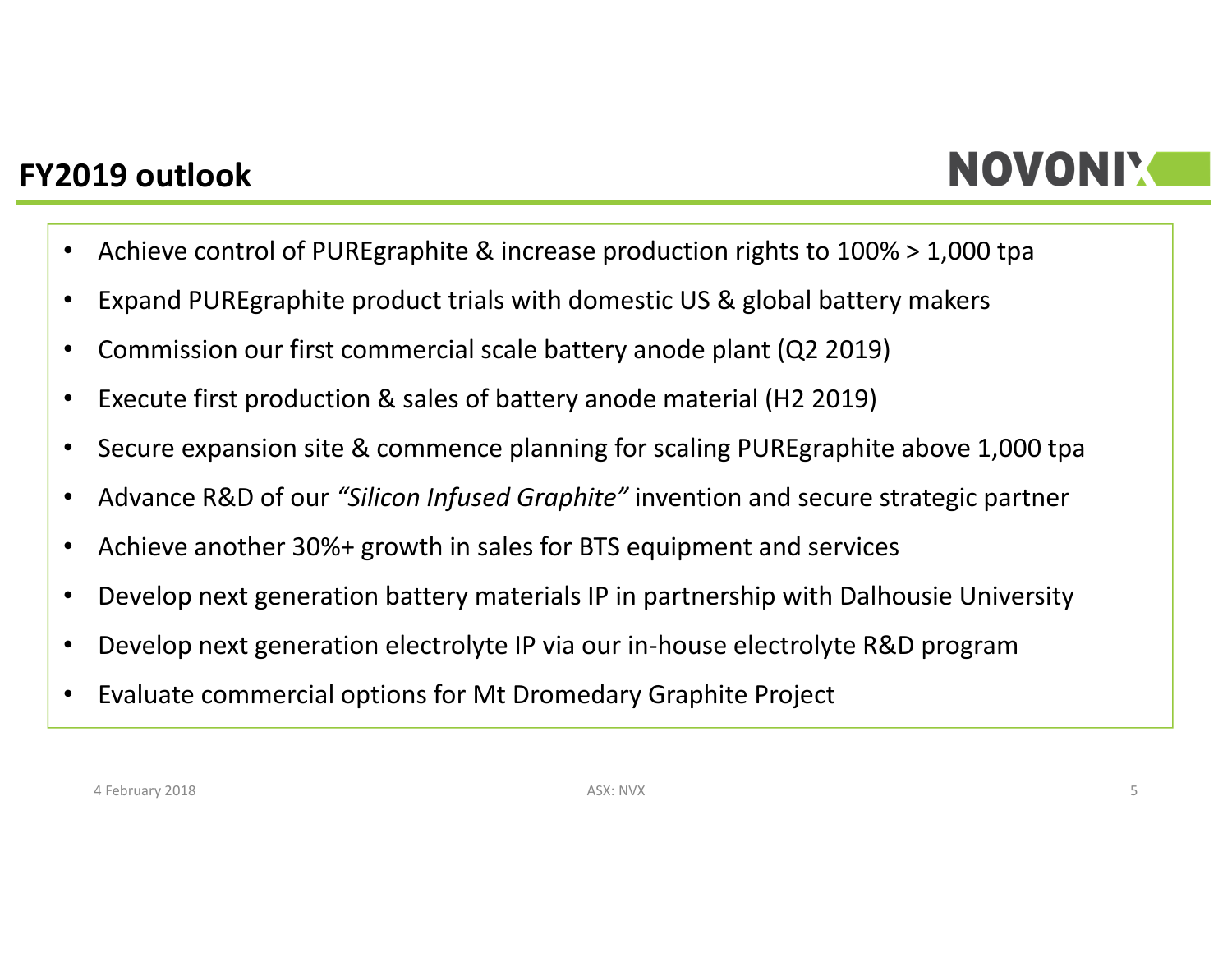# **NOVONIM**

### **PUREgraphite Expansion & Strategic Investment by St Baker Energy Innovation Fund**

#### **A\$10.9m\* raised via 3 year convertible notes**

- A\$10m via placement to strategic investor, St Baker Energy Innovation Fund
- A\$0.9m via placement to another leading Australian institutional investor **Use of Funds**
- $\bullet$  Increase ownership, production rights & achieve control in PUREgraphite A\$7.1m
	- •Ownership interest in PUREgraphite increased from 50% to 75%
	- •• Production rights increased from 50% to 100% for tons >1,000 tpa
	- •Control of JV achieved
- Additional CAPEX & OPEX for higher ownership level **AGO** A\$3.6m
- •Cost of raising and a set of raising and the cost of raising and the cost of raising and  $A\$ 0.2m

\* NVX may raise up to A\$15m, A\$10.9m of which is already committed. Any additional funds will be directed to accelerating production at PUREgraphite.

4 February 2019 ASX: NVX 6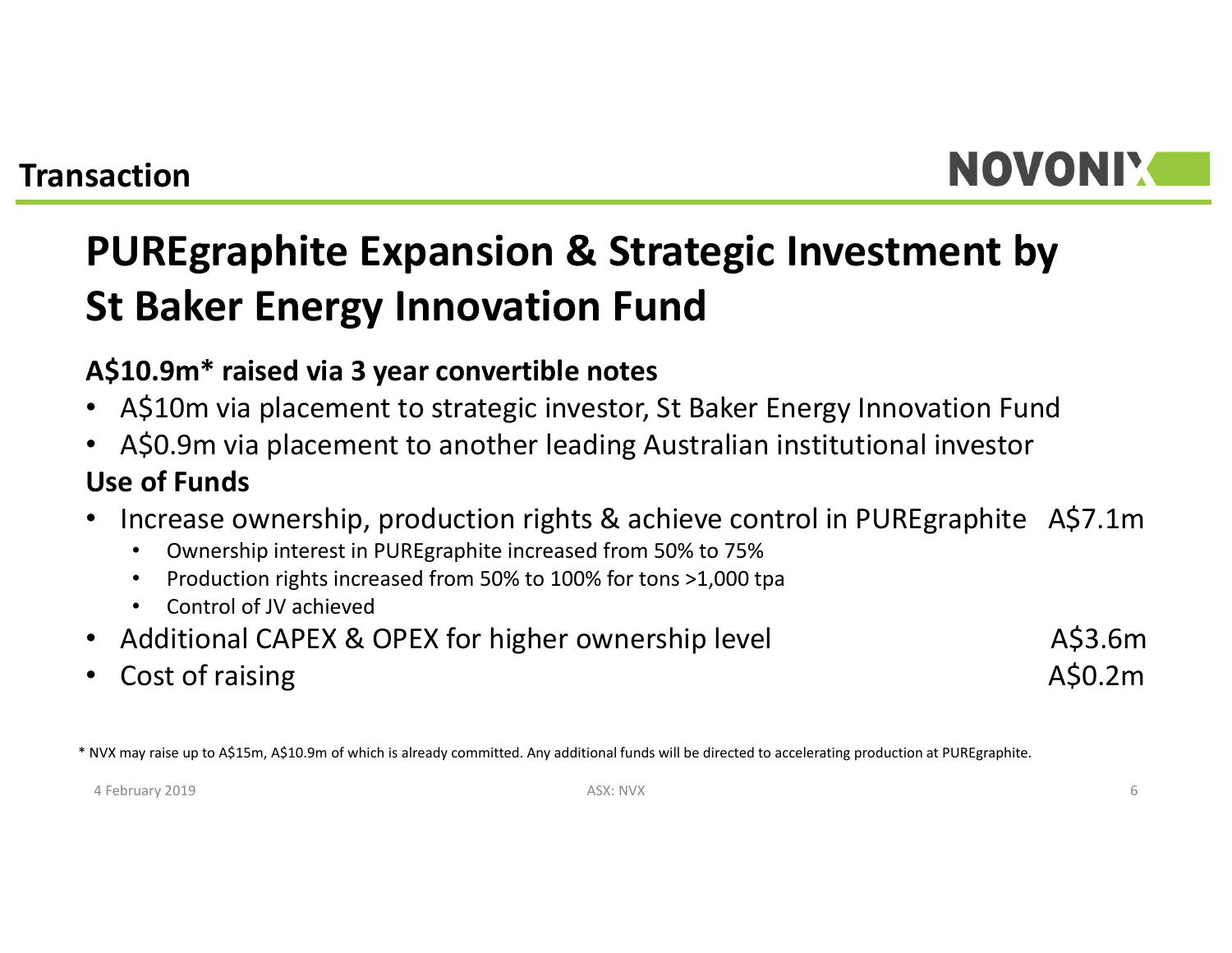

#### **Key Loan Note Terms**

- •Unsecured loan note issued at AUD \$0.40 per note;
- $\bullet$ Coupon 10% per annum capitalised over <sup>a</sup> term of 36 months;
- •Convertible at the option of the holder on 1 for 1 basis;
- $\bullet$ Redeemable by NVX at any time (with 10 business days' notice);
- •The notes are not listed or tradeable;
- $\bullet$ <sup>1</sup> for <sup>1</sup> attaching Option, exercisable at \$0.80 per share within three years; and
- • Settlement in two tranches (both subject to shareholder approval), with the initial tranche to complete following the General Meeting of Shareholders planned for March 2019 and the second tranche to complete on 1 July 2019 (Notice of General Meeting of Shareholders to be issued shortly).

<sup>\*</sup> NVX has entered into a A\$6m short term bridge loan with the St Baker Energy Innovation Fund to bridge between the exercise date of the PUREgraphite "Call Option" (30 January) and the pending shareholders meeting to approve the convertible notes. The loan is unsecured, has the same interest rate as the convertible notes and there is no establishment fees.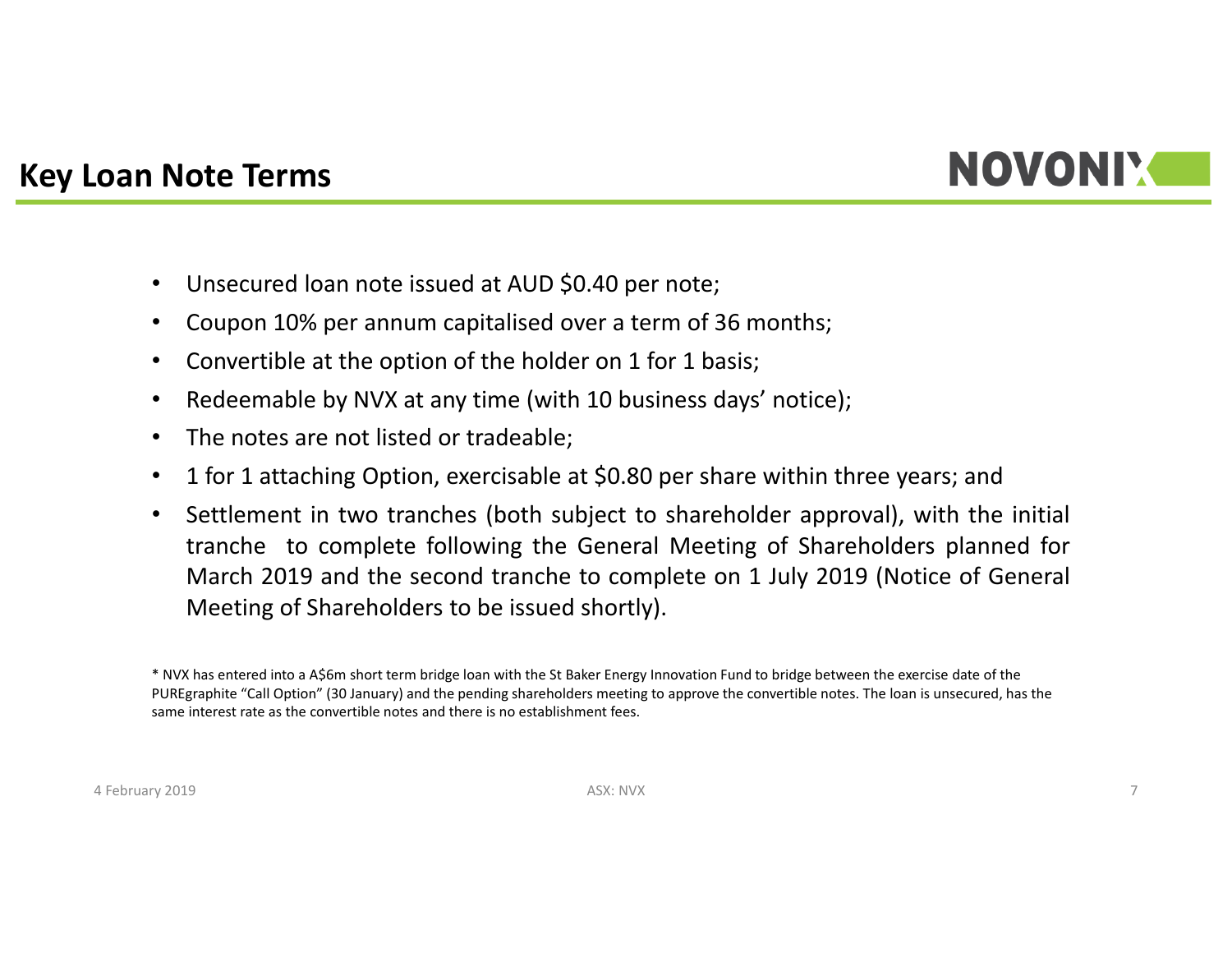### **St Baker Energy Innovation Fund**

# NOVONIY



**KORT** E K

4 February 2019 ASX: NVX 8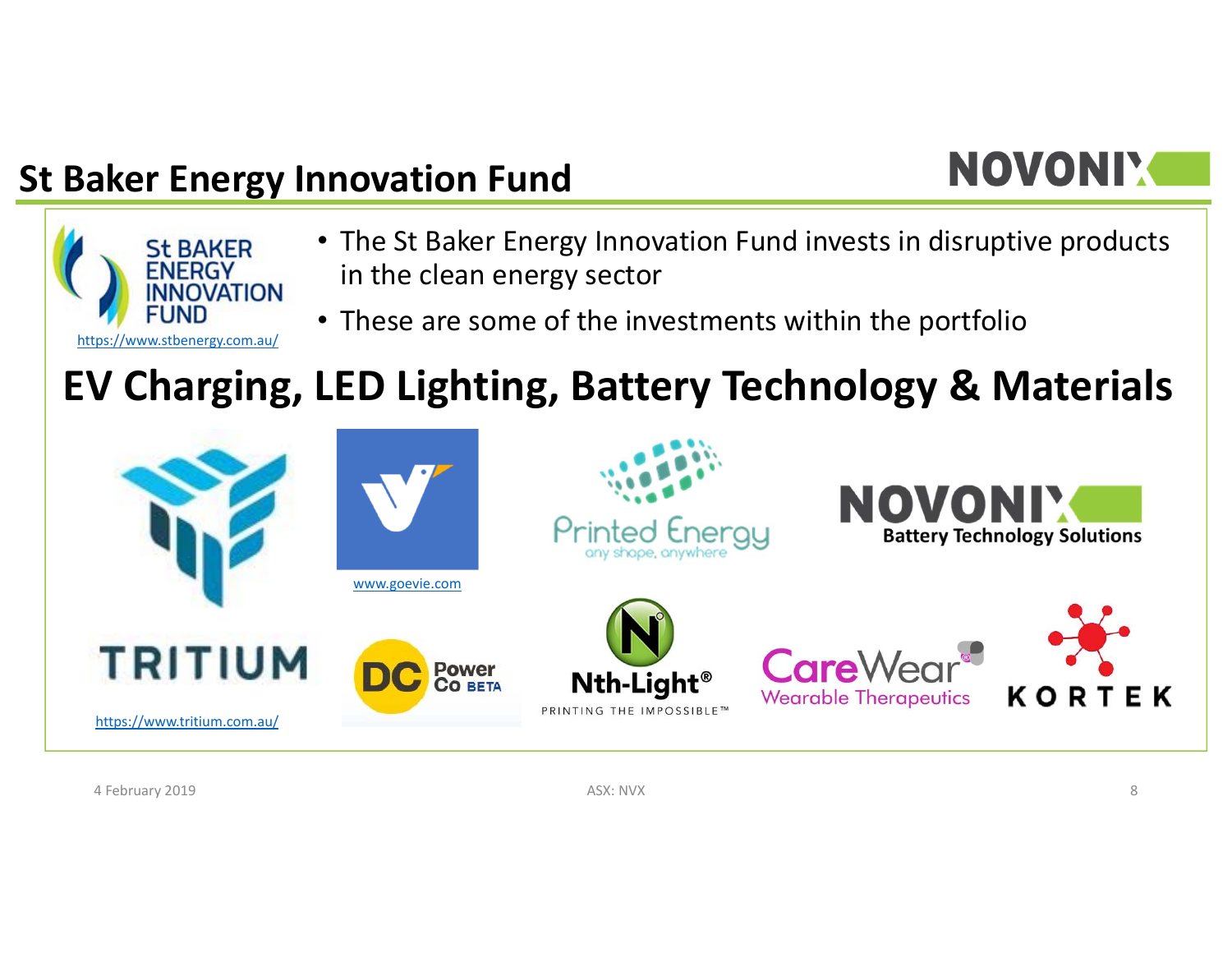#### **St Baker Energy Innovation Fund**

### **NOVONIM**

Australian energy entrepreneur, Trevor St Baker AO, is the founder and major shareholder of ERM Power (Australia's second largest electricity supplier to Australian commercial, industrial and government customers and owner of low emission gas fired power generation Oakey Power Station and Neerabup Power Station); joint owner of Delta Electricity (Vales Point Coal Fired Power Station) and owner of the St Baker Energy Innovation Fund, Australia's largest private energy innovation fund.

Trevor St Baker's energy innovation fund invests in disruptive future technologies and products in the clean energy sector including electric vehicle charging systems (largest shareholder in TRITIUM and world leader in fast charger systems); electric vehicle charging networks (owner of Evie Networks which has plans to build an Australia wide EV fast charger network); next generation lighting (largest shareholder in Nth Degree Technologies with printed LED lighting); and battery technologies and materials (major shareholder in Printed Energy and now a significant strategic investor in NOVONIX a leading battery testing *technology and battery materials development company).*

Trevor St Baker is a very successful energy entrepreneur who has demonstrated over decades an ability to identify market needs and long term investment opportunities in the energy sector covering traditional energy infrastructure, transitional energy *solutions and energy solutions for the future.*

Trevor has a unique and integrated approach to investing in energy with consideration of immediate needs, medium and long *term needs of the market and existing transitional and emerging technologies.*

4 February 2019 ASX: NVX 9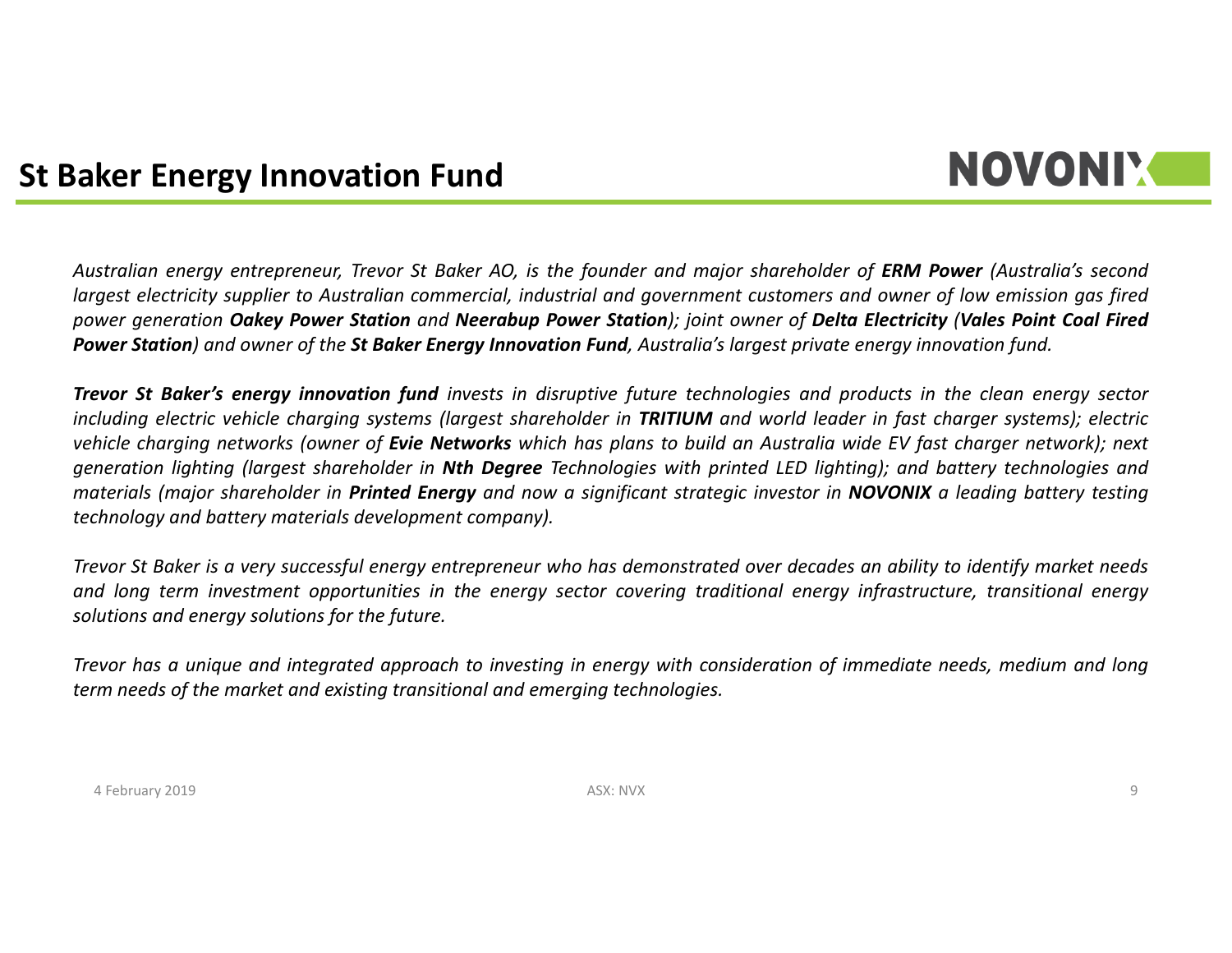#### **Quotes ‐ NOVONIX**

### NOVONIY

*NOVONIX Limited Founder and Executive Director, Greg Baynton, said that achievement of control of PUREgraphite and the support from StBEIF marked the start of a new growth phase for the Company.*

*"Trevor St Baker's St Baker Energy Innovation Fund is the largest private investor in this space in Australia, and clearly has a global outlook in the new energy arena.*

*"This funding will transform our Lithium Ion battery anode material production opportunity and help scale production to achieve levels for initial commercial volumes."*

*"With the support of the SBEIF and the certainty of this much larger business opportunity in anode materials, 2019 should be a transformational year for NOVONIX", Mr Baynton said.*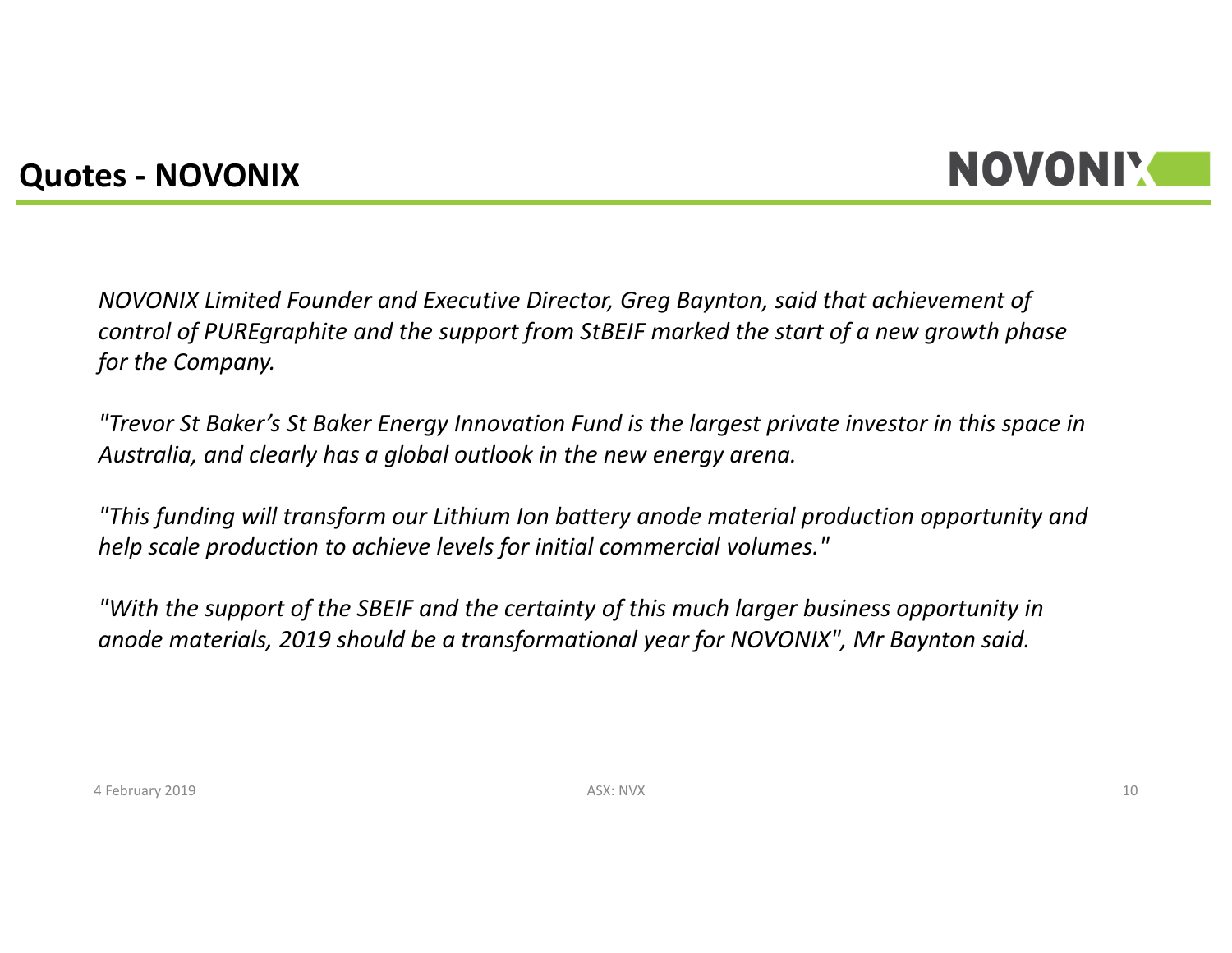### **NOVONIX**

#### **Quotes – Trevor St Baker**

Trevor St Baker, founder of the St Baker Energy Innovation Fund said that the investment in NOVONIX *complemented the Fund's investments in electric vehicle energy systems.*

"The Fund's existing investments include TRITIUM, which is a global leader in fast-chargers for EVs, and Evie Networks, which is rolling-out a national ultra-fast EV charging network around Australia".

"NOVONIX has the world's most advanced battery testing technology, helping battery-makers accelerate *battery performance and drive‐down battery costs."*

"Our investment will help NOVONIX commercialize its PUREgraphite-branded battery anode materials that will deliver better performance, longer-life and lower costs," Mr St Baker said.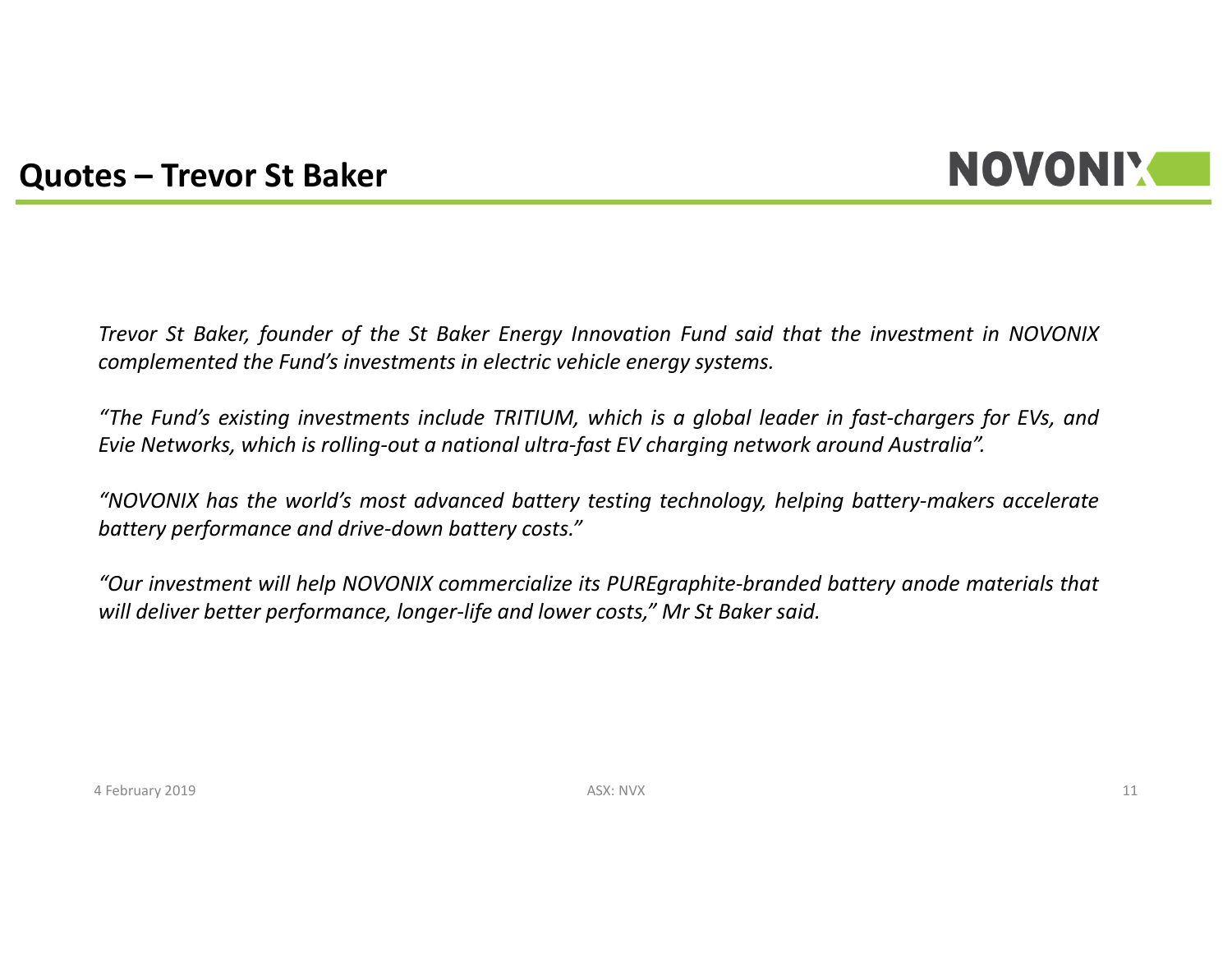#### **Transaction Rationale**



- PUREgraphite is commercializing high performance battery anode materials that target longer life and lower life cycle costs, based in the USA, targeting domestic and global markets
- US and global demand is growing rapidly and customers are seeking to diversify supply
- First commercial production and sales is set for H2 2019
- Plans are underway to scale to 1,000 tpa over 2019 and to 25,000 tpa by end 202 3
- NOVONIX held <sup>a</sup> "Call Option" to increase ownership from 50% to 75% and increase production rights from 50% to 100% for production above 1,000tpa, and to achieve control of the joint venture
- This "Call Option" was exercised on 30 January 2019 for USD\$5m in accordance with the February 2017 Joint Venture agreement and funded via <sup>a</sup> short term bridge loan from the St Baker Energy Innovation Fund to be replaced by three year convertible notes, subject to shareholder approval at <sup>a</sup> meeting to be held in March 2019
- Internal modelling shows significant enterprise value potential for the PUREgraphite business
- NOVONIX considers this PUREgraphite "Call Option" as a highly-compelling investment, effectively doubling the commercial opportunity of the business and providing control to enable acceleration **of the business**

4 February 2019 ASX: NVX 12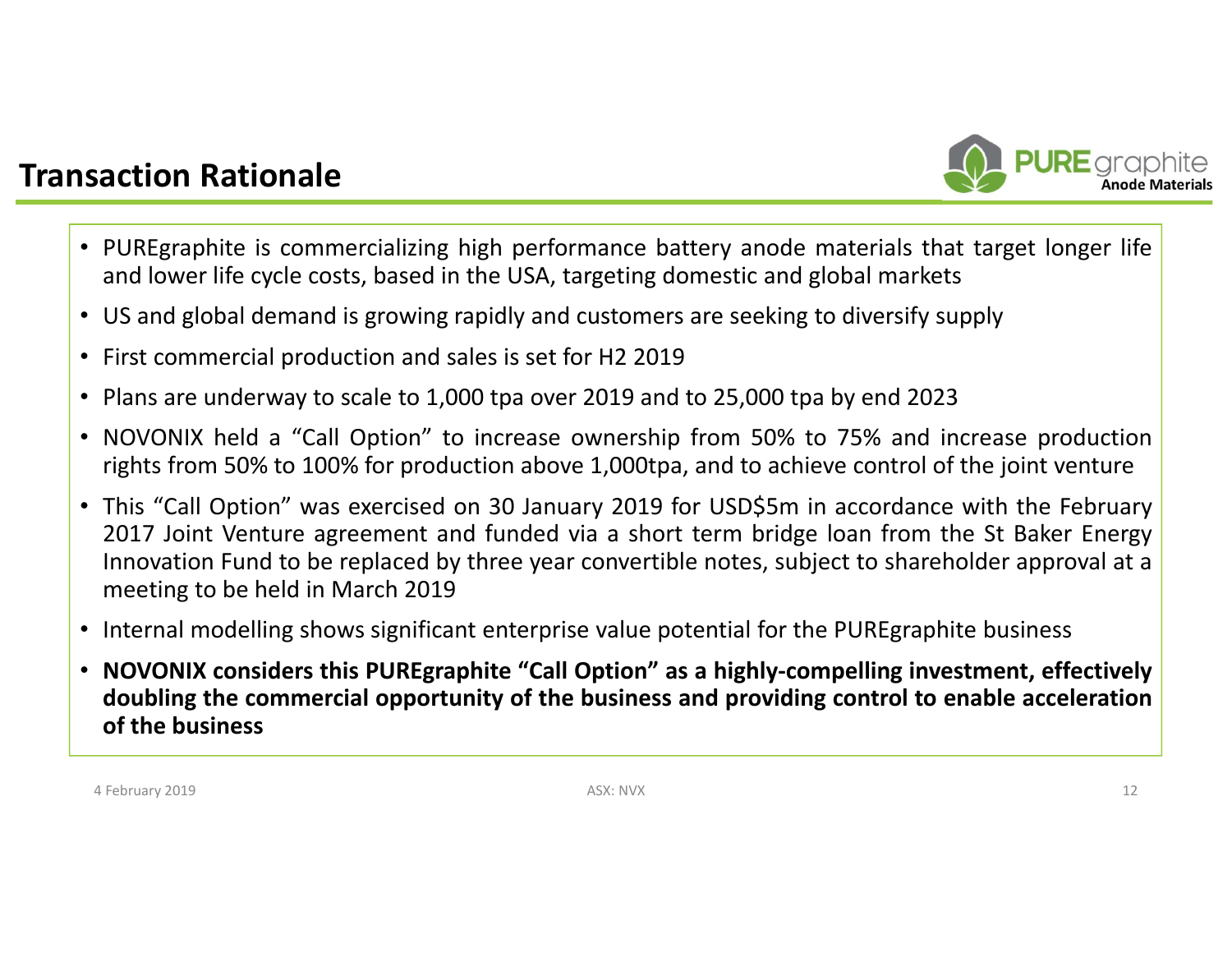### **Capital Structure – Post Convertible Note Financing**

### NOVONIX

| <b>Undiluted Basis:</b>                              | Number (m) | % (Undiluted) |
|------------------------------------------------------|------------|---------------|
| Board and key management personnel – ordinary shares | 49.55      | 35.47%        |
| Other shareholders – ordinary shares                 | 73.59      | 64.53%        |
|                                                      | 123.14     | 100%          |

| <b>Fully Diluted Basis:</b>                                        | Number (m) | % (fully diluted) |
|--------------------------------------------------------------------|------------|-------------------|
| Board and key management personnel – ordinary shares               | 49.55      | 22.60%            |
| Board and key management personnel – options and rights            | 24.6       | 11.22%            |
| <b>Employees and Contractors - options</b>                         | 1.86       | 0.85%             |
| Other shareholders – ordinary shares                               | 73.59      | 33.56%            |
| Other shareholders – Convertible Notes @40cps; expiry January 2022 | 30.25      | 13.80%            |
| Other shareholders - Convertible Notes @60cps; expiry August 2020  | 9.17       | 4.18%             |
| Other shareholders – options $@80\text{cps}$                       | 30.25      | 13.80%            |
|                                                                    | 219.26     | 100%              |

Notes: Board and Management Options & Rights have strike or performance hurdle prices between \$0.30 and \$1.57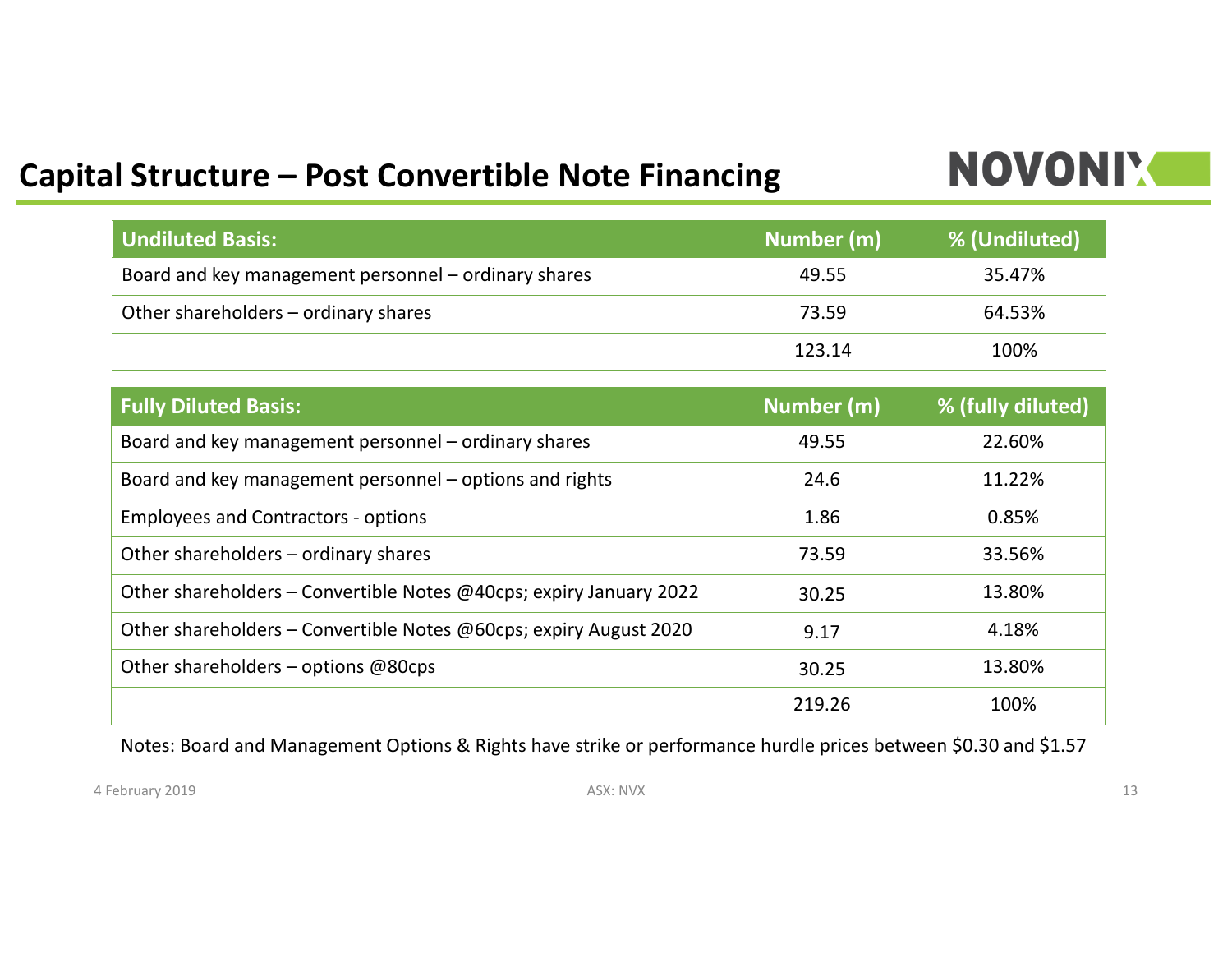### **Appendix**



- Company overview
- Business units
- EV forecasts
- Board of directors
- Executive team
- Investment highlights
- Exploration and mining tenements
- About NOVONIX
- Contact information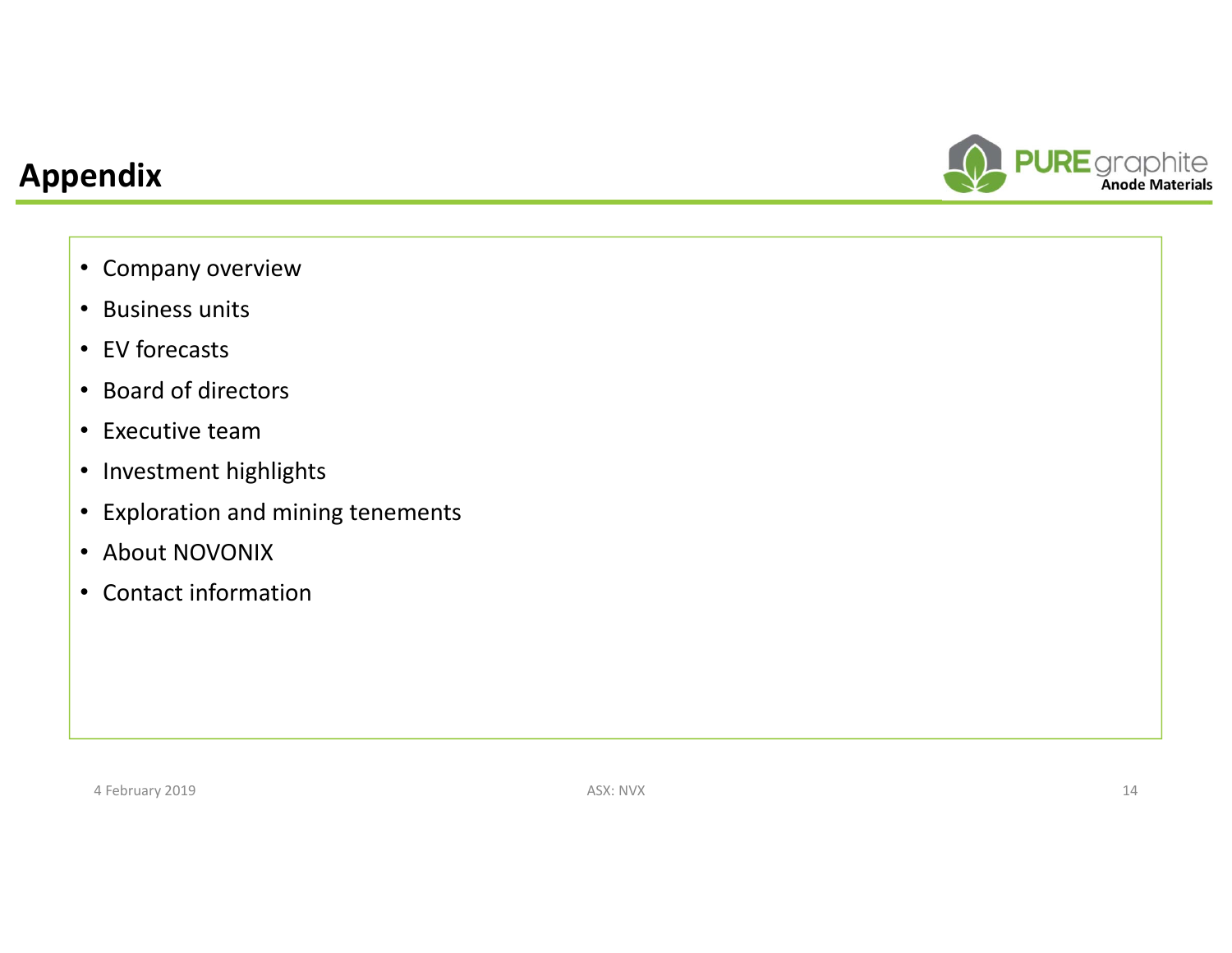#### **Company overview**

## **NOVONIX**



•

- **NOVONIX is an international battery technology company**
- •**Maker of battery anode material that extends battery life**
- •**Maker of battery tech that cuts R&D time to weeks from years**
- •**Battery testing technology used by battery & OEM multinationals**
- •**Based in USA and Canada with sales in fourteen countries**
- •**Battery tech sales growing 30%+ YOY**
- •**Now scaling battery anode materials production in USA**
- •**Board experienced in building billion‐dollar businesses**
- •**Owner of a World‐Class Natural Graphite Deposit (18%TGC)**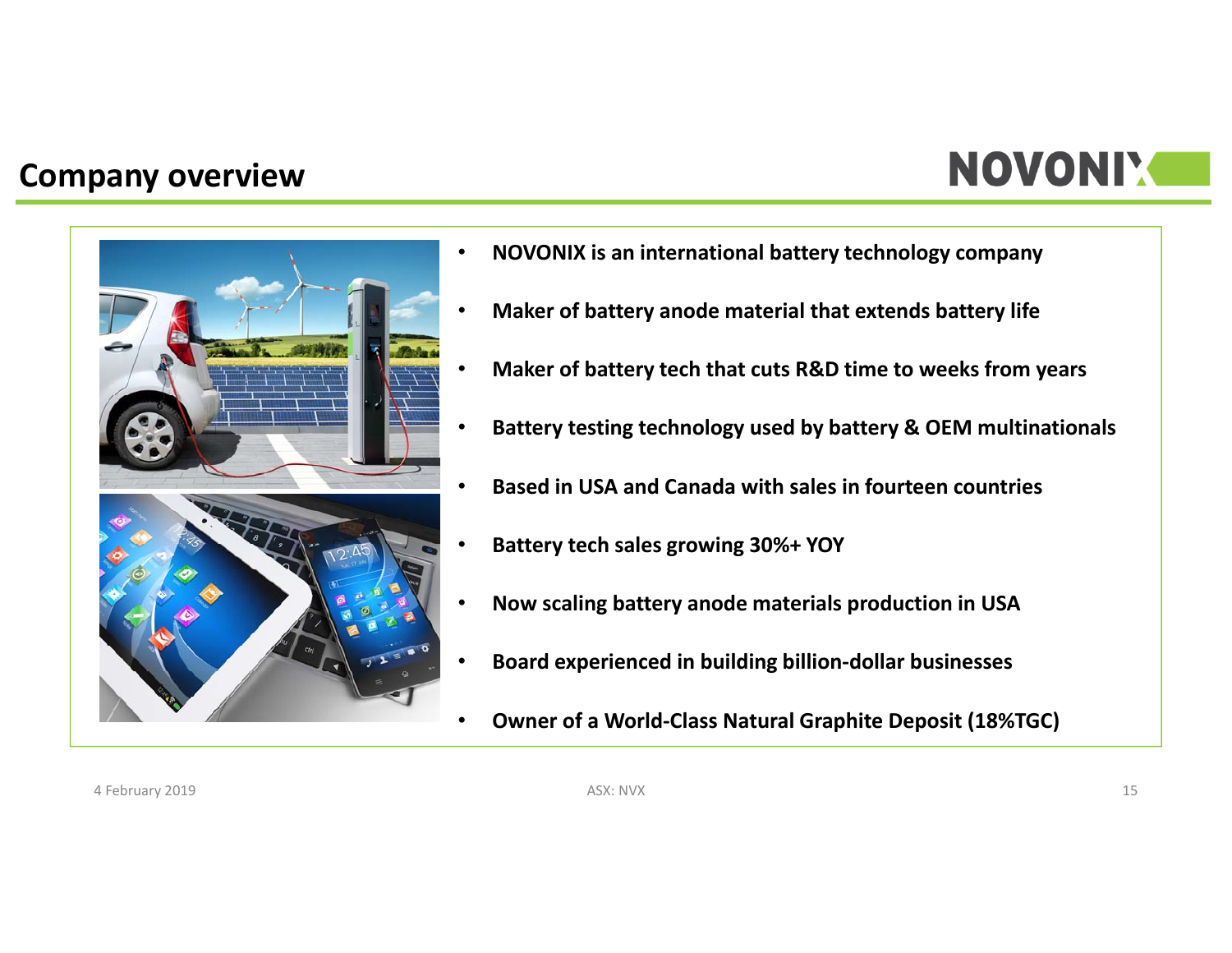#### **Business units**

## NOVONI'.

| <b>Business / asset</b>                   | <b>Ownership stake</b>                                     | <b>Business description</b>                                                                                                                                                                                                                           |
|-------------------------------------------|------------------------------------------------------------|-------------------------------------------------------------------------------------------------------------------------------------------------------------------------------------------------------------------------------------------------------|
| <b>PURE</b> graphite                      | 75% Ownership<br>100% Production<br>Rights for tons >1ktpa | • Makes battery premium EV-grade anode material<br>Joint venture with US battery expert COULOMETRICS<br>$\bullet$<br>Currently building Phase 1 production capacity<br>Based in USA; Established in 2017                                              |
| <b>Battery Technology Solutions</b>       | 100%                                                       | • Makes battery tech that cuts R&D time to weeks from years<br>R&D programs for electrolyte, silicon & new materials<br>Battery testing, design and prototyping services<br>Based in Canada with growing sales in 14 countries<br>Established in 2013 |
| <b>MOUNT DROMEDARY</b><br>graphitePROJECT | 100%                                                       | • Large, world-class high-grade (18% TGC) natural graphite<br>deposit located in Australia<br>• Pending mining approval for 50KTPA base case<br>• Opportunity to scale project up to 200ktpa<br>• Considering partner/divestment opportunities        |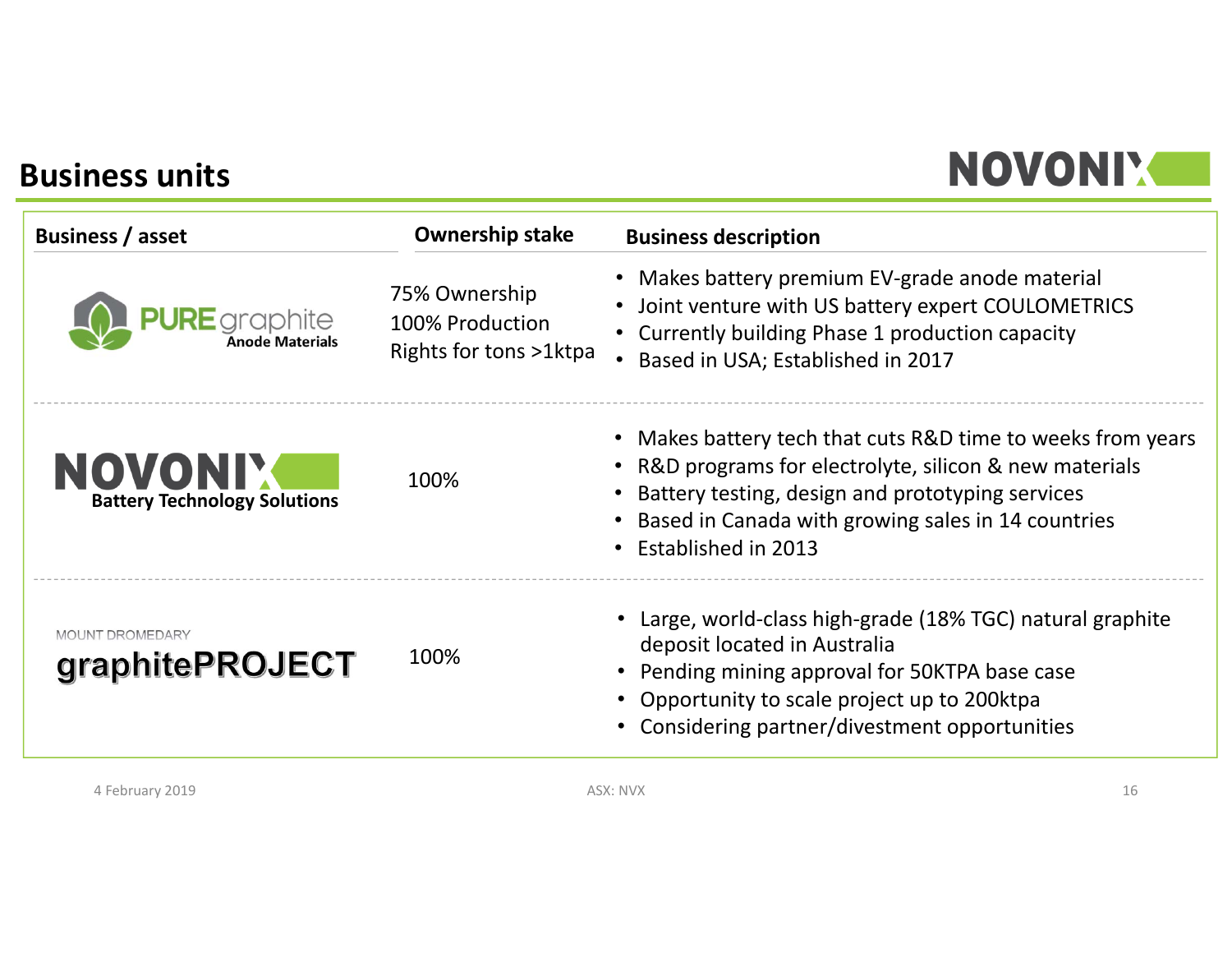# **NOVONI'S**

#### **Electric vehicle forecasts**

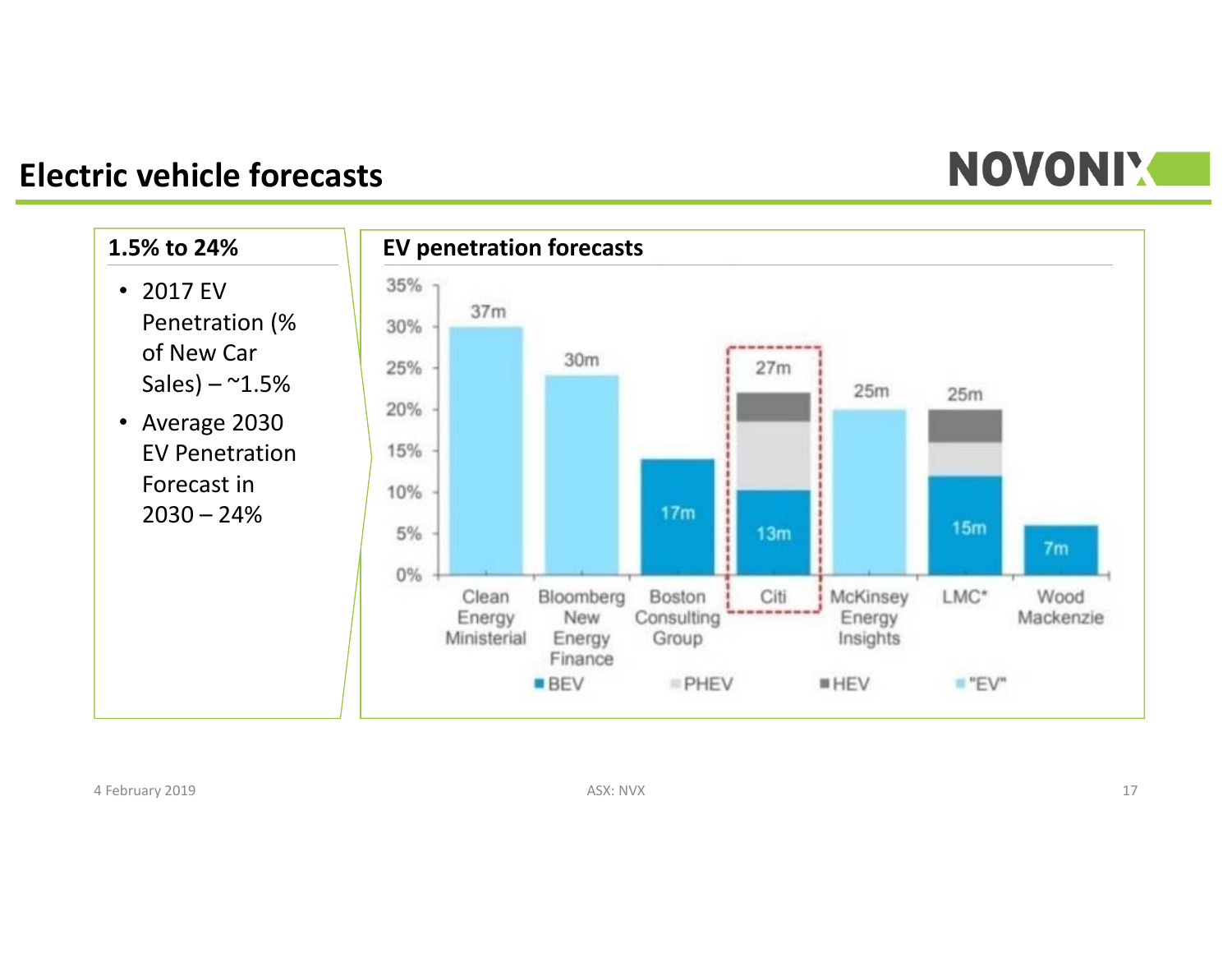### **Board of directors**



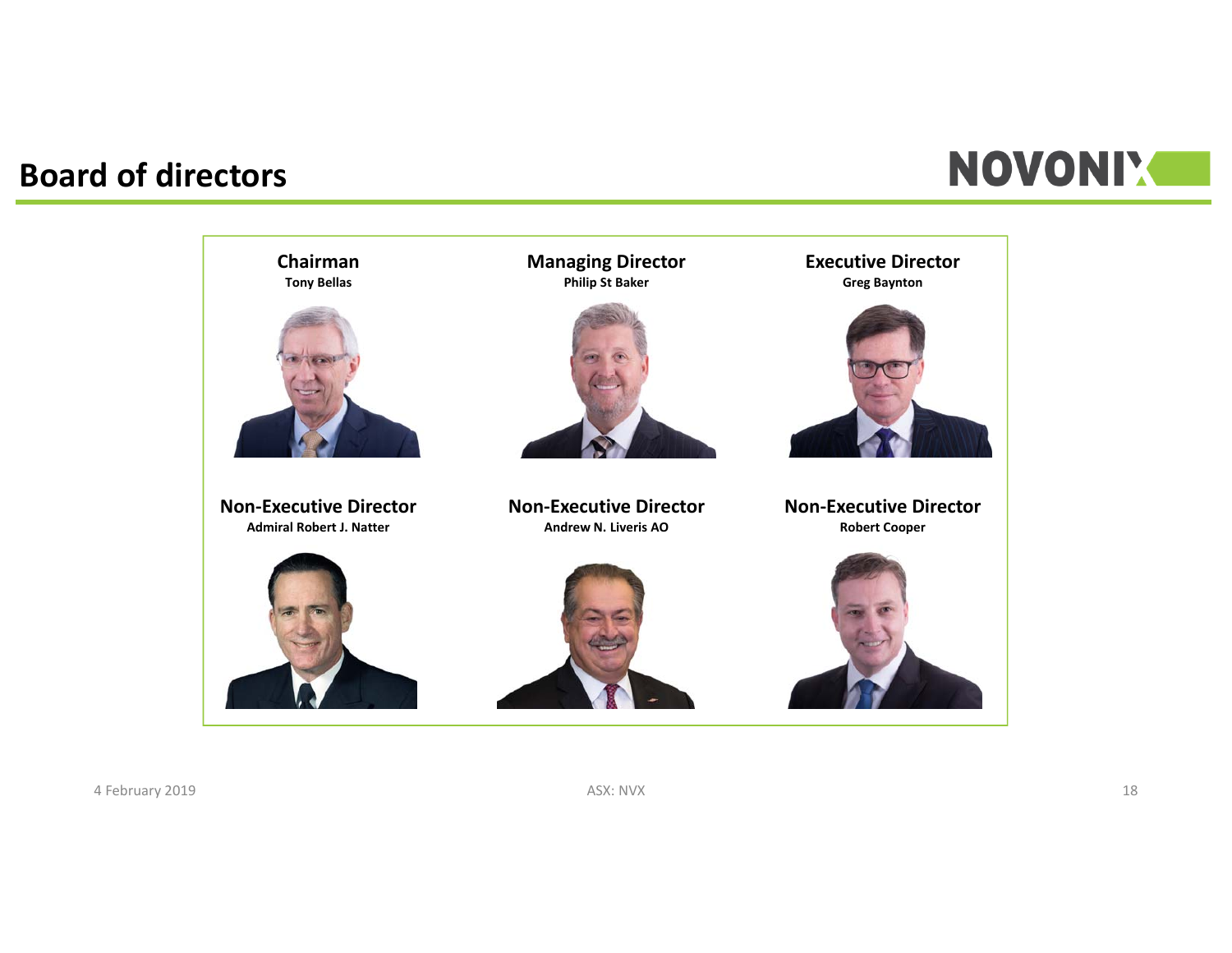#### **Executive team**

## **NOVONI'S**

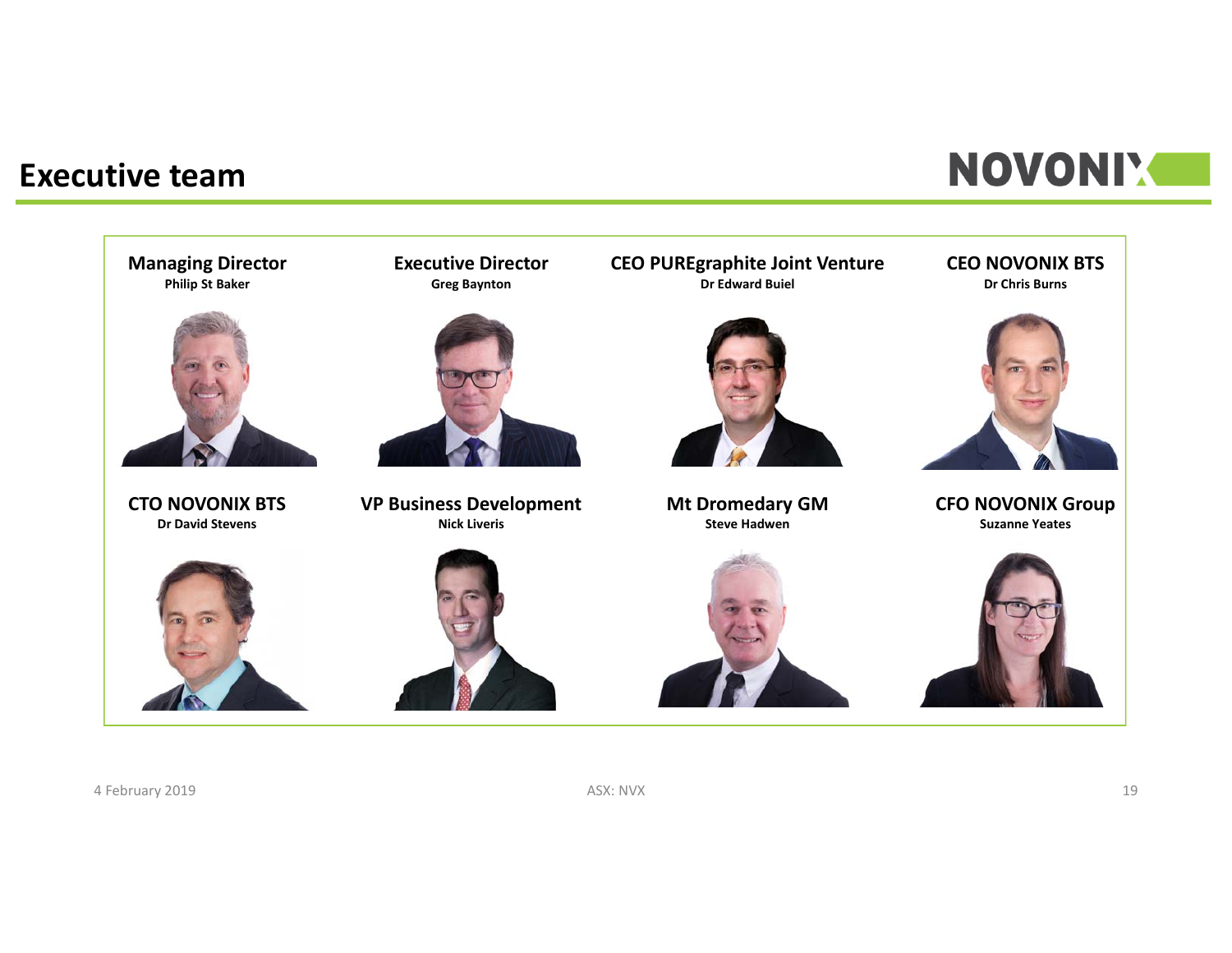

#### **Investment highlights**

#### **Opportunity to position at an early stage in a global market with exponential growth**

• Exponential demand for rechargeable lithium‐ion batteries being driven by EV and energy storage demand growth

#### **Established brand in the rechargeable lithium‐ion battery industry**

• NOVONIX is an established brand name known for making the most accurate battery cell test equipment in the world

#### **Global footprint of blue‐chip customers and sales in 14 countries**

• Our battery cell test equipment now used by leading battery, auto and equipment makers and researchers including PANASONIC, CATL, BOSCH, 3M

#### **Innovative new products and process being commercialised in large growing market**

• Developing & commercialising innovations in battery anode materials & battery test equipment and undertaking R&D in next generation materials

#### **Large world‐class high grade (18%TGC) natural graphite resource in Australia**

• Considering strategic partners to progress the Mt Dromedary Battery Materials Project

#### **Backed by a board experienced in building and running billion dollar businesses**

• Extensive experience in BD, resources, energy, advanced materials, battery industry, project financing, project delivery, operations and scaling

#### **Highly‐incentivised Board and Management**

• The Board and Management hold ~40% of the equity in the company

4 February 2019 ASX: NVX 20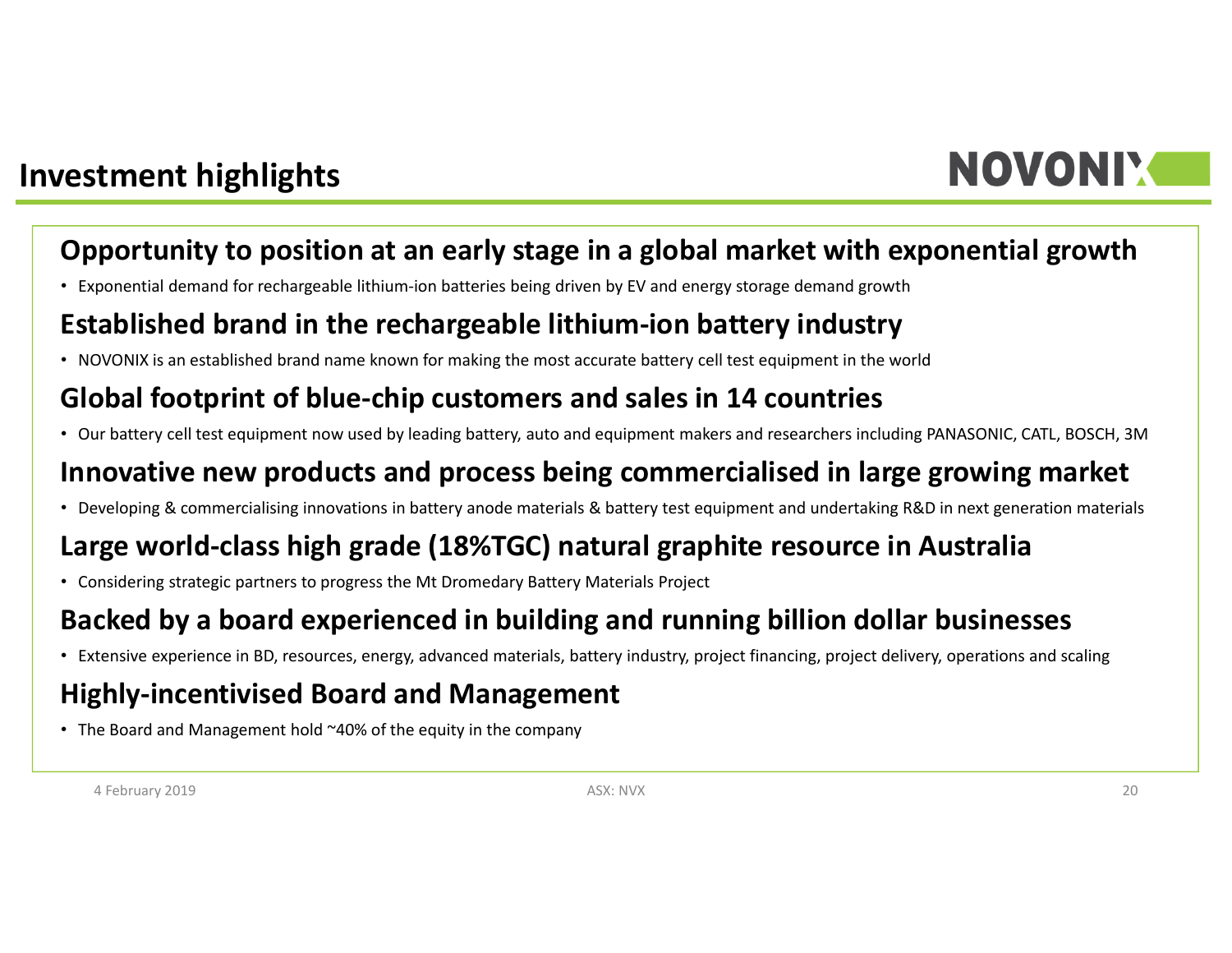### **Exploration and mining tenements**

# NOVONI'.

#### **TENEMENT LIST**

| <b>Tenement</b> | <b>Permit Holder</b>              | <b>Grant date</b> | <b>NVX</b>          | <b>Expiry date</b> |
|-----------------|-----------------------------------|-------------------|---------------------|--------------------|
|                 |                                   |                   | <b>Rights</b>       |                    |
| EPM 26025       | <b>Exco Resources Limited</b>     | 14/12/2015        | 100%                | 13/12/2020         |
|                 |                                   |                   | (Sub-Blocks)        |                    |
|                 |                                   |                   | Normanton 3123      |                    |
|                 |                                   |                   | $D, J, N, O$ and S) |                    |
| EPM 17323       | <b>MD South Tenements Pty Ltd</b> | 20/10/2010        | 100%                | 19/10/2021         |
|                 | (Subsidiary of NOVONIX            |                   |                     |                    |
|                 | Limited)                          |                   |                     |                    |
| EPM 17246       | MD South Tenements Pty Ltd        | 26/10/2010        | 100%                | 25/10/2018         |
|                 |                                   |                   |                     |                    |
| MLA100121       | Novonix Limited                   | application       | 100%                |                    |

4 February 2018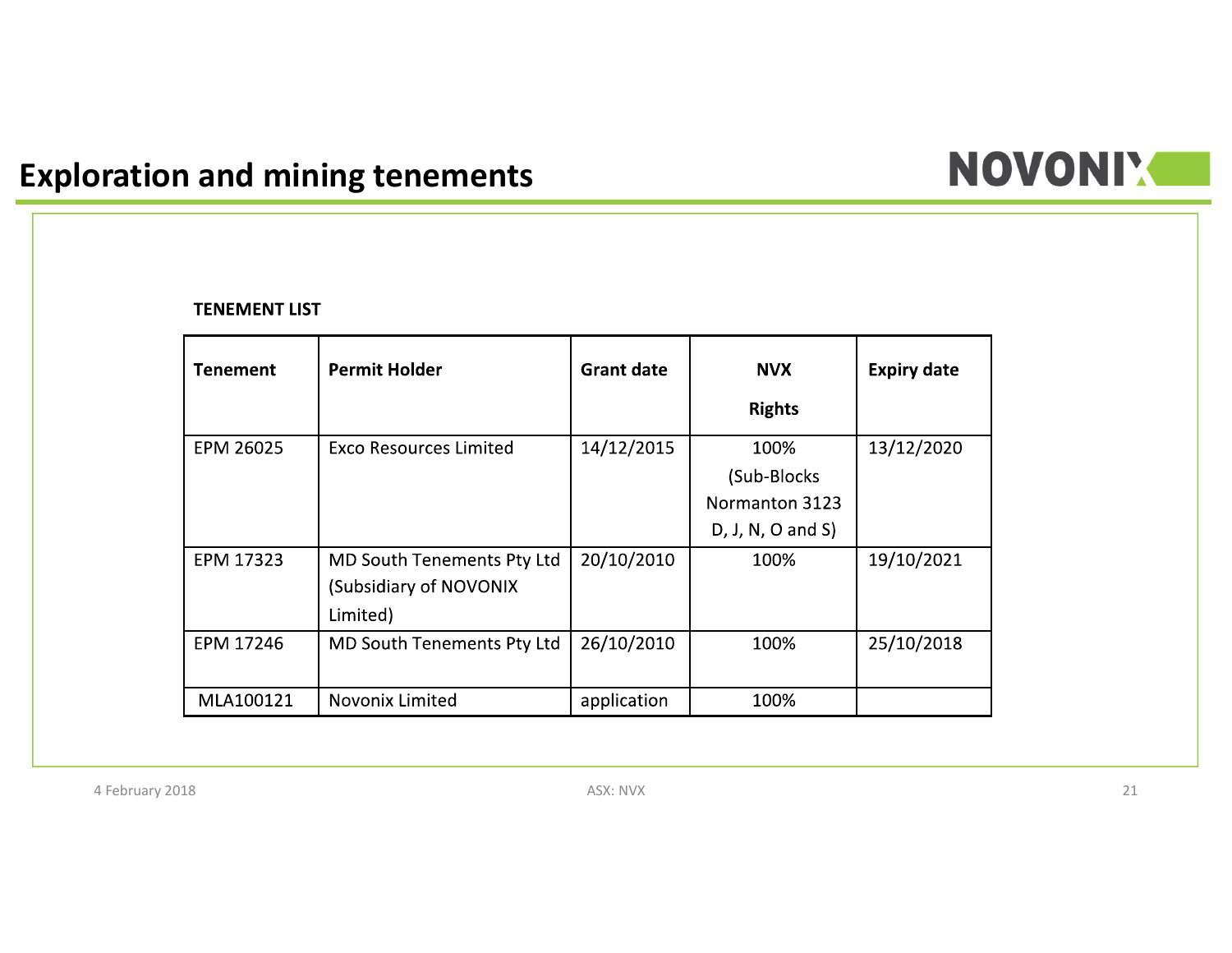### **About NOVONIX and further information**

# NOVONIY

**NOVONIX LIMITED** (ASX: NVX) is an integrated developer and supplier of high performance materials, equipment and services for the global lithium‐ion battery industry with operations in the USA and Canada and sales in 14 countries.

NOVONIX is majority owner of the PUREgraphite battery anode material joint venture headquartered in Chattanooga, Tennessee USA.

NOVONIX's mission is to accelerate the adoption of batteries for a cleaner energy future.

#### **FOR FURTHER INFORMATION**

Philip St Baker Managing Director Phone: +61 438 173 330Email: phil@novonixgroup.com Website: www.novonixgroup.com

4 February 2018